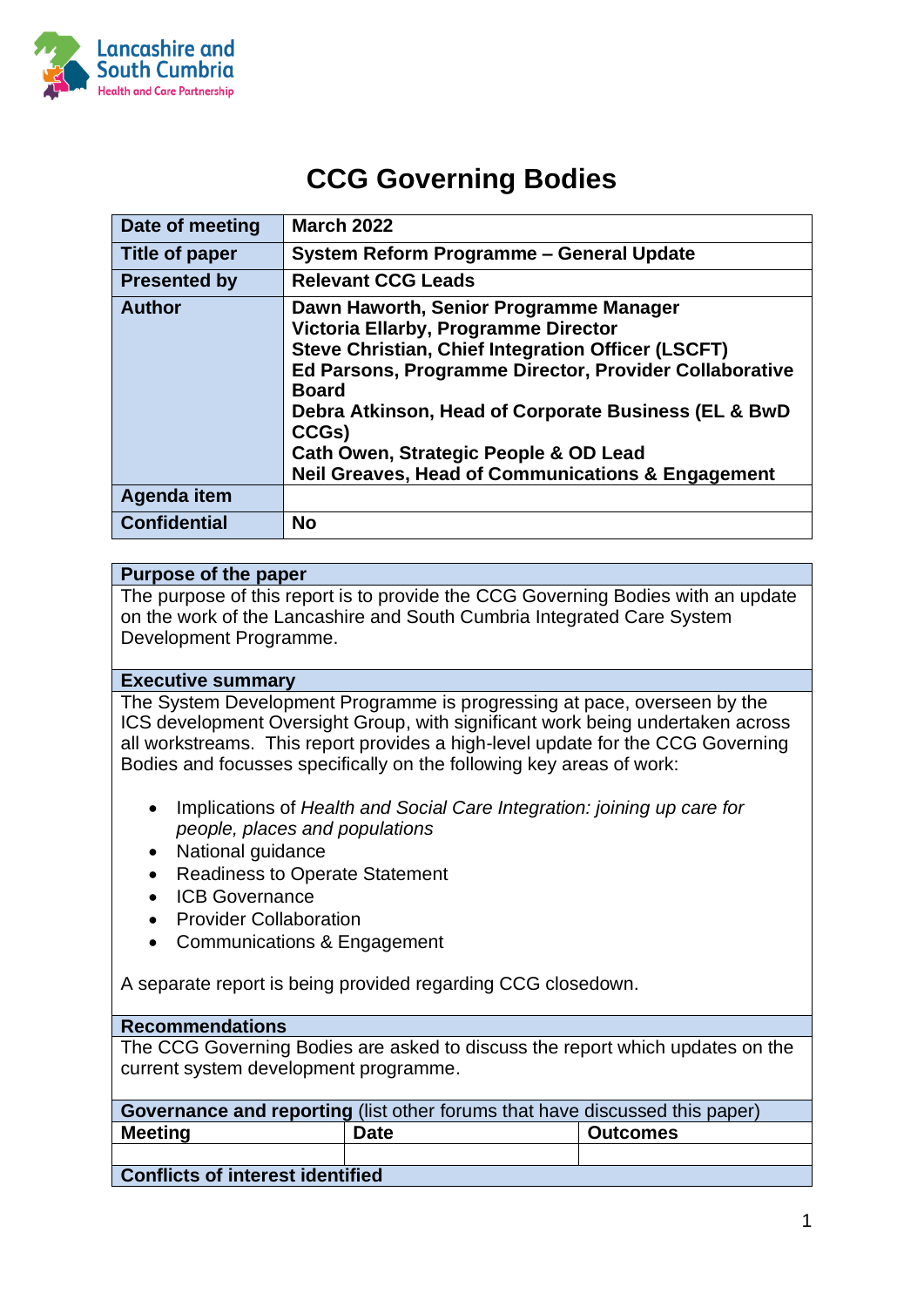

| <b>Implications</b>        |            |           |     |                                     |
|----------------------------|------------|-----------|-----|-------------------------------------|
|                            |            |           |     |                                     |
| If yes, please provide a   | <b>YES</b> | <b>NO</b> | N/A | <b>Comments</b>                     |
| brief risk description and |            |           |     |                                     |
| reference number           |            |           |     |                                     |
| <b>Quality impact</b>      |            |           | N/A |                                     |
|                            |            |           |     |                                     |
| assessment completed       |            |           |     |                                     |
| <b>Equality impact</b>     | Yes        |           |     |                                     |
| assessment completed       |            |           |     |                                     |
| Privacy impact             |            |           | N/A |                                     |
| assessment completed       |            |           |     |                                     |
| <b>Financial impact</b>    |            |           | N/A |                                     |
| assessment completed       |            |           |     |                                     |
| <b>Associated risks</b>    |            |           | N/A |                                     |
| Are associated risks       |            |           | N/A | A Risk and Issues Log for the       |
| detailed on the ICS Risk   |            |           |     | <b>System Development Programme</b> |
| Register?                  |            |           |     | has been established                |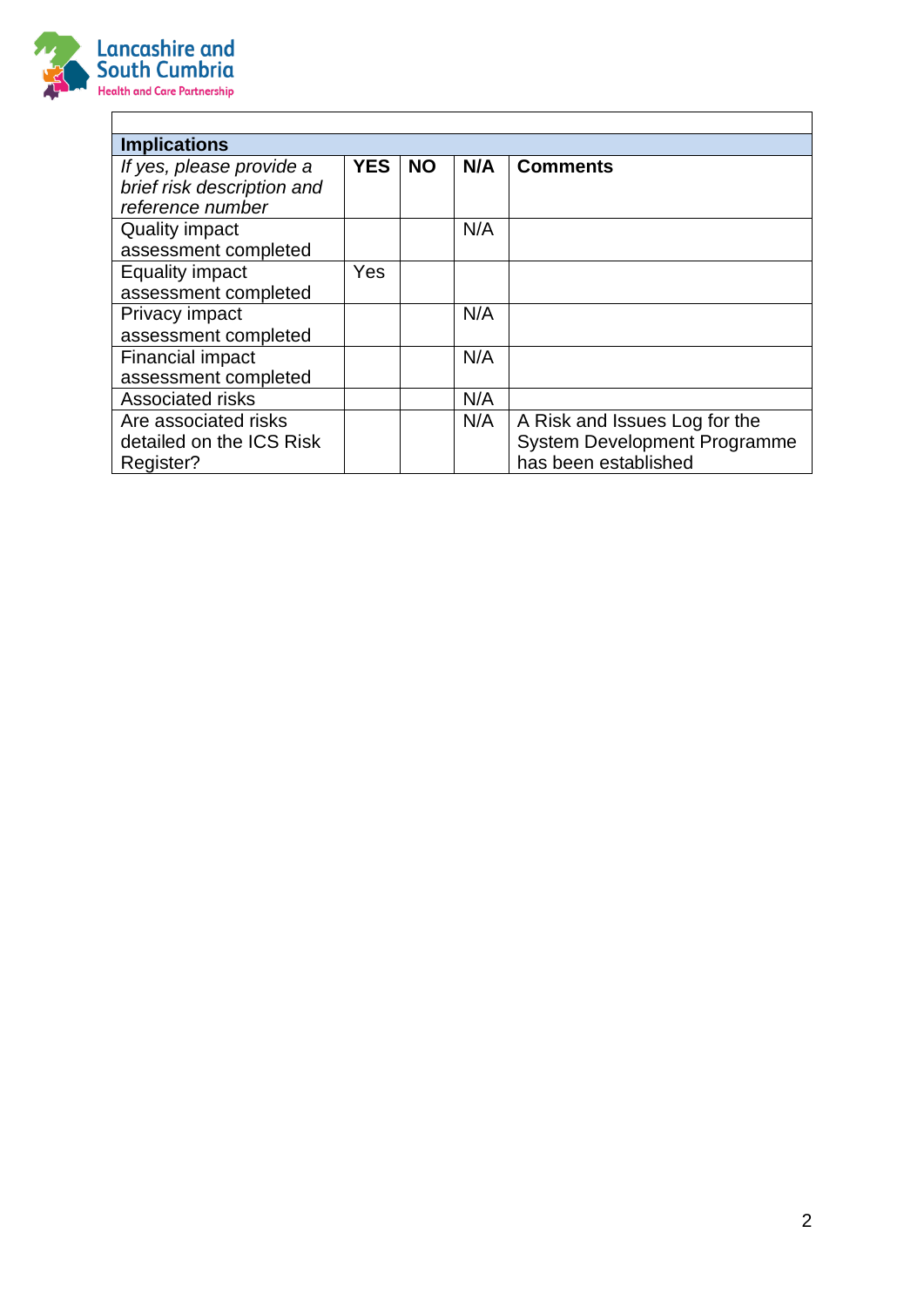

# **Update Report: System Development Programme**

## **1. Introduction**

The purpose of this report is to provide the CCG Governing Bodies with an update on the work of the Lancashire and South Cumbria Integrated Care System Development Programme.

# **2. Implications of** *Health and Social Care Integration: joining up care for people, places and populations*

In February 2022, the Integration White Paper (IWP) entitled '*Health and Social Care Integration: joining up care for people, places and populations*' was published, which sets out the Government's thinking on the next stage for how NHS and local government partnerships can go 'further and faster' across the country, building on existing legislation and reform, including the creation of Integrated Care Systems, the Health and Care Bill and Thriving Places.

Key policy proposals within this publication are:

- (i) A **framework for local outcome prioritisation** focused on individual health and wellbeing and on improving population health in addition to nationally set priorities (e.g. the mandate). There will be a further consultation on the detail in due course, with implementation from April 2023. Robust regulatory mechanisms, including CQC to assess outcomes and delivery of integrated care at Place level. There will be specific criteria for place-level governance which will be accountable for **delivering improved outcomes** – a clear push away from organisational focused performance, **towards population outcomes which NHS and local authority leaders will be empowered to deliver against.**
- (ii) Health and care services in local communities ('Places') to be strengthened. By Spring 2023 **all 'Places' should adopt a leadership and governance model with a single point of accountability (SPOA) across health and social care**, accountable for developing a shared plan and demonstrating delivery against agreed outcomes. The plan will be underpinned by pooled or aligned resources, including an extensive proportion of services and spend held by the Place-based arrangement by 2026
- (iii) Further **progress on the key enablers of integration** (financial alignment; workforce, digital and data)
	- o Review of legislation underpinning pooled budgets to simplify and update to better facilitate aligned financial arrangements.
	- o Every health and care provider within an ICS to reach a minimum level of digital maturity by March 2025
	- o Review of regulations that prevent the flexible deployment of health and social care staff across sectors
	- o Local leaders to consider what workforce integration looks like in their area and the conditions and practical steps required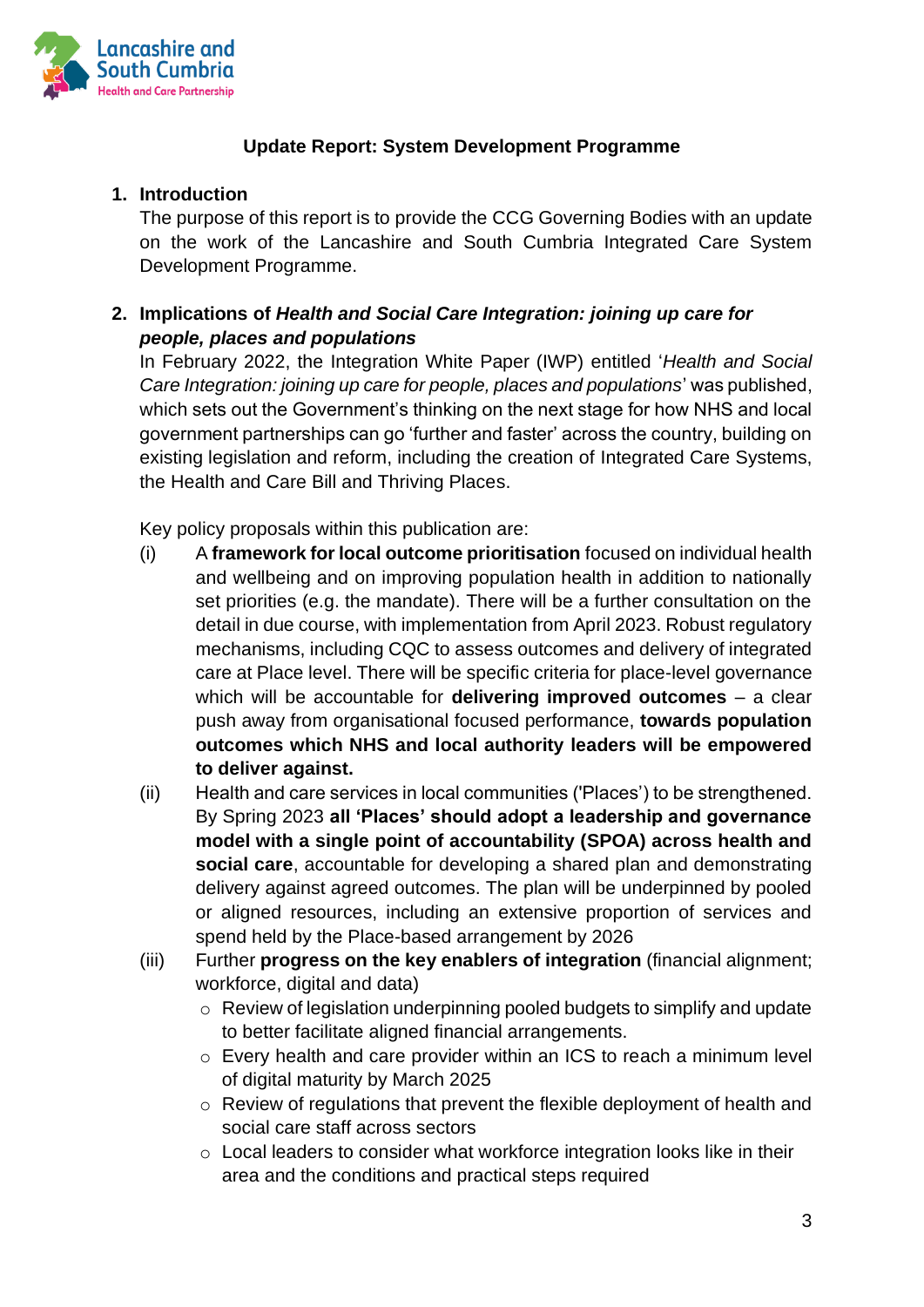

o Guidance for ICPs to produce integrated workforce plans across the whole of systems, including more collective promotion of careers across health and social care and making it simpler for people to move between sectors

The implications for ICSs are:

- Building on Thriving Places, the expectation is that all areas will have plans for their Places agreed by April 2023, with the delegation of services and finances to Places by 2026. This will include a single point of accountability across health and social care for each Place.
- While the White Paper will set out an illustrative example of Place-based governance, the precise governance model is **to be agreed locally**. Where strong partnerships already exist, DHSC does **not** want to unwind these.
- Where systems and places are effectively the same geography, there will be no need for both place-based and ICS arrangements.
- ICSs should **not** pause the process of setting up Place based partnerships and/or recruitment to wait for the White Paper.
- There are no national plans for further changes to ICS boundaries.
- The Accountable Officer role of the ICB and Chief Executive will **not** change. Any local arrangements will still need to be mutually agreed, including any aligning and/or pooling of budgets.
- There will be a subsequent consultation on a new local outcomes framework that will allow for variation in priorities between Places (for example to reflect different demographies) that will sit **alongside national priorities**. These national priorities will continue to be set, for example, in the mandate and planning guidance.

A summary slide set outlining the main points in the White Paper is included at appendix A. This also includes the consultation questions contained in the document.

Lancashire and South Cumbria (LSC) is well placed to respond to these expectations and ambitions, given the work that has been underway through the Place-Based Partnership Development Advisory Group and various development programmes that have been agreed via the ICS Board. Examples of this alignment are:

- LSC's strategic narrative for place-based partnerships strongly aligned with the Thriving Places guidance published in 2021.
- Governance arrangements for PBPs agreed as initially Committees of the ICB, with aspirations for Joint Committees with the ICB and Local Government from April 2023.
- Financial delegations from the ICB to place from April 2023, with aspirations for delegations from Local Government and pooled budgets in future years.
- Place-Based Leaders to be recruited during Q4 of 2021/22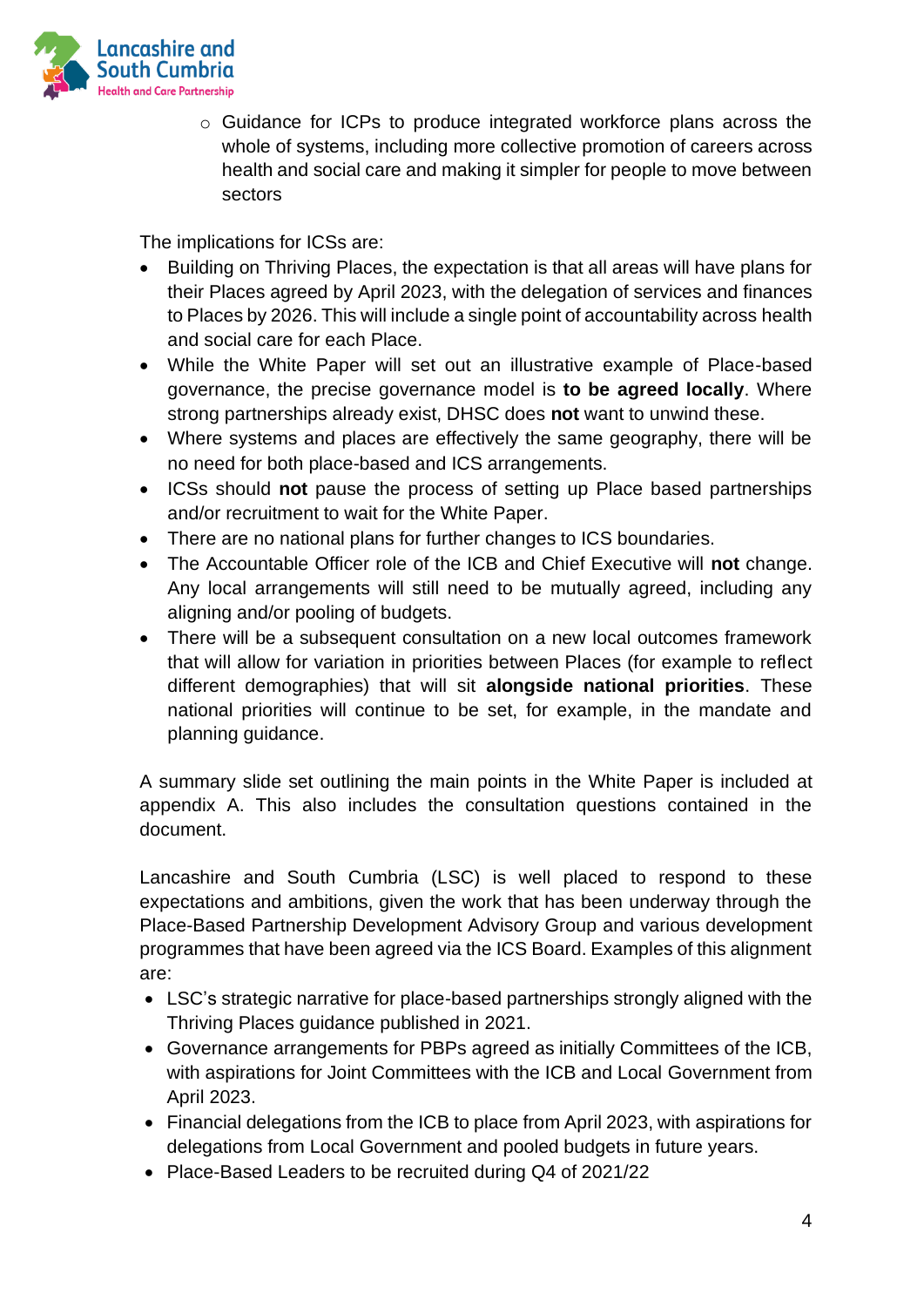

- Establishment of shadow/transitional operating model and resourcing model for the place-based team of the ICB during Q4 of 2021/22
- Work underway to agree common priorities across all five PBPs and those bespoke to each PBP, along with the development of balanced scorecards in PBPs and across the system. These will be aligned to the four core aims of ICSs and delivery of the ICB's five year plan.

#### **3. National Guidance**

No further guidance has been published since the February update.

Approximately twenty further guidance documents are still awaited. Our summary of national guidance continues to be maintained and is available from the ICS Corporate Team.

Work on the Lancashire and South Cumbria System Development Programme is continuing to progress as far as possible without waiting for guidance. Proposals are continuing to be developed and cross-checked against any guidance that is subsequently issued where necessary.

#### **4. Readiness to Operate Statement**

The *ICS implementation guidance: ICS readiness to operate statement (ROS)* (published 19th August 2021), describes how the ROS checklist should be used to enable system leaders to assess progress and transition towards establishment of the Integrated Care Board (ICB) and its associated governance arrangements from the date on which the new statutory arrangements take effect. The ROS checklist requires the Lancashire and South Cumbria system to provide a RAG rating against 12 sections, each containing a number of elements that are drawn from national legal/policy requirements. These RAG ratings are required for both the current position and for the projected position as at the go live date.

The new target date of 1<sup>st</sup> July 2022 for the statutory arrangements means that activities within the ROS are now subject to revised timeframes, along with future ROS submissions of the ROS checklist itself. Further iterations of the ICB Establishment timeline are being published, which confirm new dates for completion of key tasks along with a number of new actions.

The change of target date to 1<sup>st</sup> July 2022 for the new statutory arrangements take effect has removed the most significant areas of risk, as these were associated with the tight timeframes for completion of key tasks during quarter 4 of 2021/22. However, as further guidance is yet to be received, linked to the progression of the Bill through Parliament, there is a residual risks that similar capacity / demand challenges may occur during quarter 1 of 2022/23.

Key tasks for quarter 4 of 2021/22 are:

• Recruitment of ICB Executive roles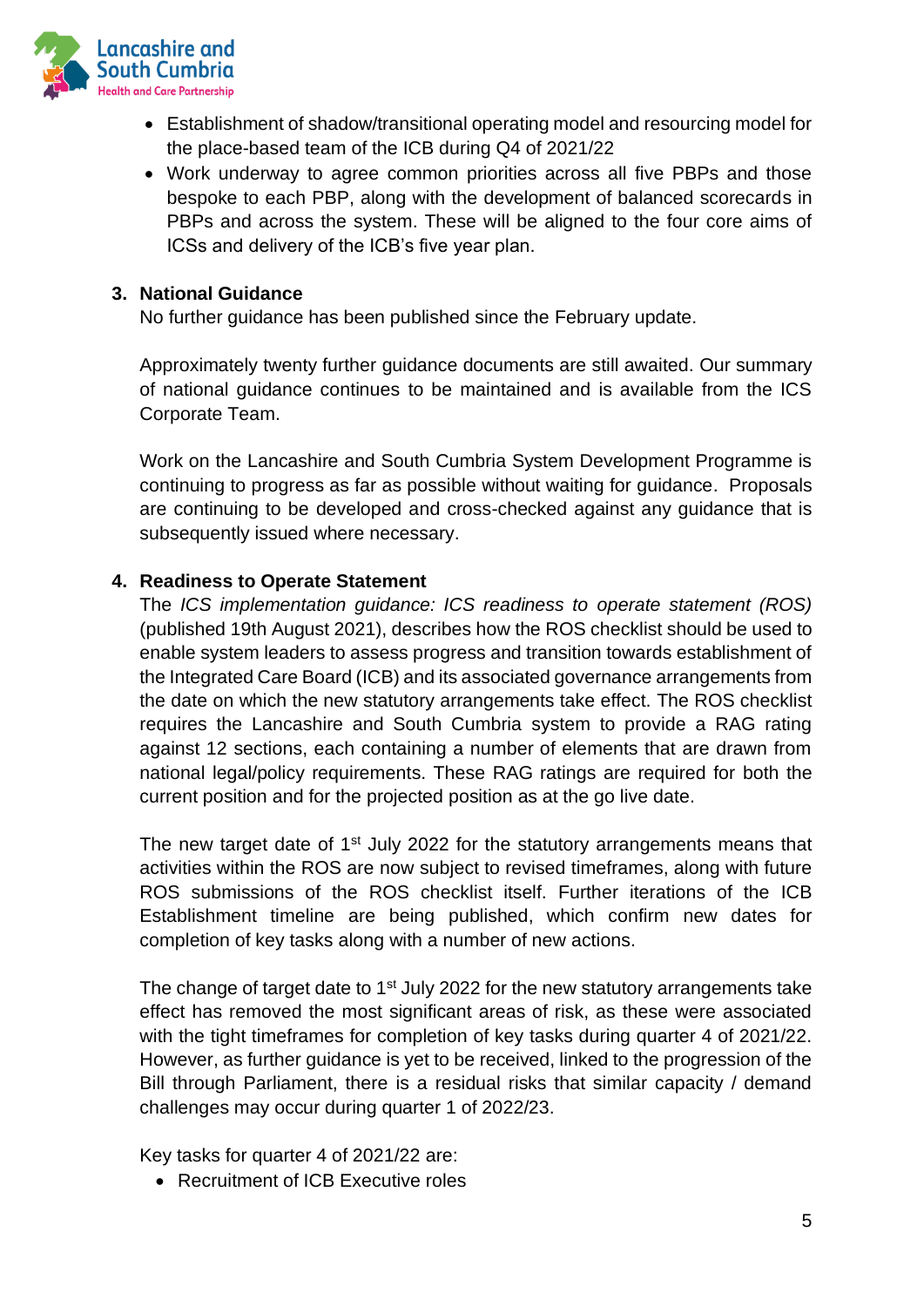

- Recruitment of Place-Based Leaders
- Further development of the ICB Constitution and governance arrangements, taking into account national guidance that has recently been published (with further expected in later March 2022)
- Ensuring safe and effective transfer of staff, service provision and governance arrangements from multiple organisations into the ICB, with work underway to describe 'what happens where' and to develop a shadow/transitional resourcing model.
- Supporting our Place-Based Partnerships and Provider Collaboratives to be ready to operate in conjunction with the ICB.
- Working with local government to establish the Integrated Care Partnership, agreeing shared system-wide priorities.

## **5. Integrated Care System Governance**

Each Integrated Care System is required to establish the following:

- An **Integrated Care Board**, which is a statutory organisation that brings the NHS together locally to establish shared strategic priorities within the NHS, connecting to wider partnerships across the ICS, and to improve population health
- An **Integrated Care Partnership**, which is a broad alliance of organisations and representatives concerned with improving the care, health and wellbeing of the population, jointly convened by local authorities and the NHS. Locally, we are describing this as the Lancashire and South Cumbria Health and Care Partnership.

#### **Integrated Care Board (ICB)**

Further to the recently amended ICB Establishment Timeline, all ICSs are under an obligation to continue with the development of the new ICB's Constitution and to engage with partners to seek views on the proposals. Members were updated at the last meeting on the second submission in early December, which included a small number of updates -all of which were approved.

A further updated ICB Model Constitution Template was published by NHSEI on 11th February. The main national updates relate to:

- A new mandatory statement highlighting the core purpose of ICBs has been included within the Foreword
- Amended disqualification criteria to allow a member of London Assembly or Member of a Local Authority to become a member of the ICB.
- Specific arrangements for appointing of ordinary members made at establishment (all members other than the Chair and Chief Executive). This section also includes confirmation that Partner Member joint nominations must be **after** the H&SC Bill receives royal assent.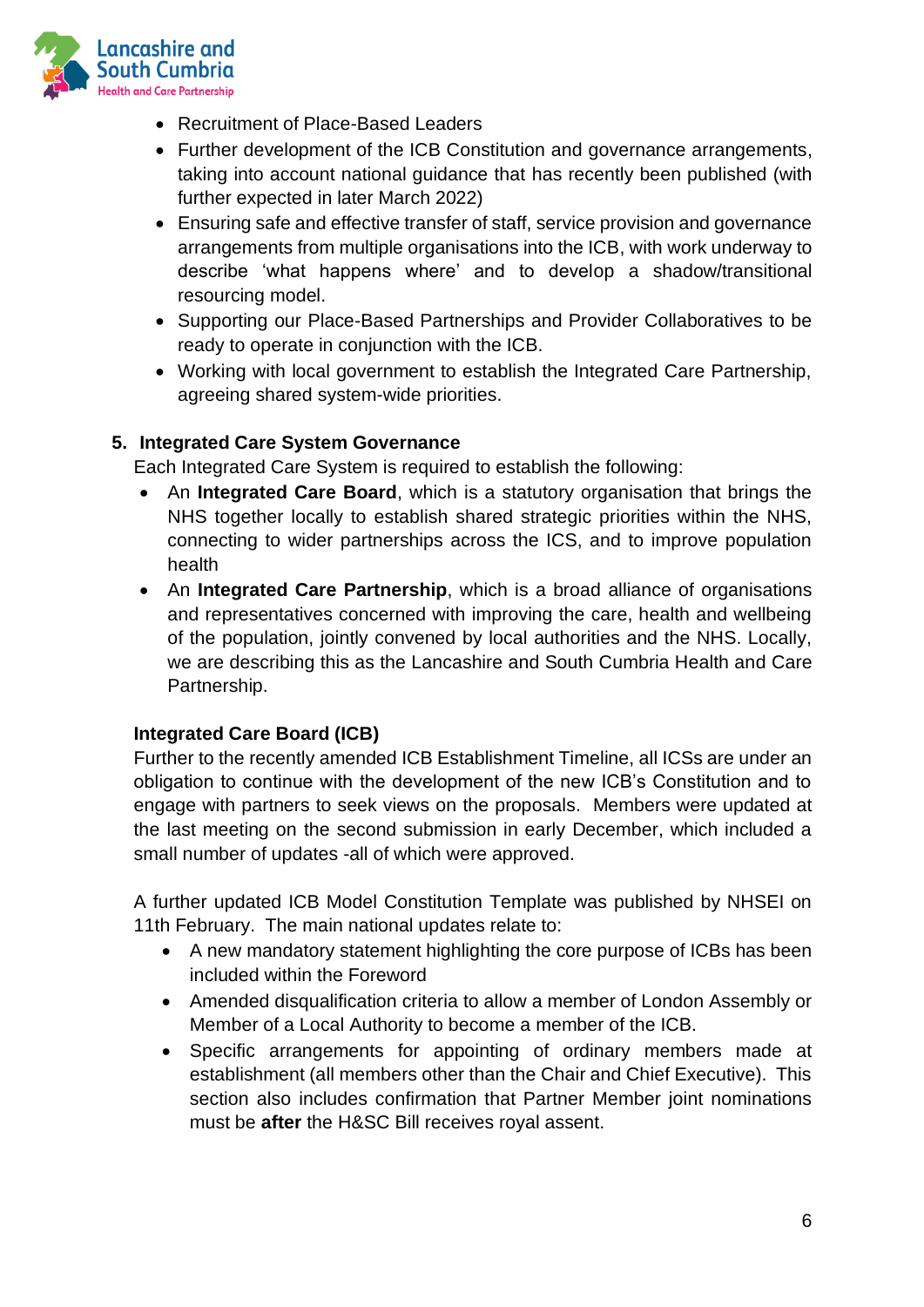

• Changes to the requirements for which Board and Committee meeting must be held in public, to be those composed entirely of board members, or which include all board members, will be held in public.

Sections of the draft LSC constitution have, therefore, been reviewed to reflect these changes and other areas such as board composition and quoracy, following the successful appointment of five Non-Executive members to the board.

The next full submission is due on 28th February, and members will be updated on this and any other specific amendments once feedback is received from NHSEI NW regional team.

## **Recruitment**

Recruitment to key roles within the ICB is progressing as follows:

**Chief Executive Officer** – the recruitment of the new Chief Executive Officer for the Integrated Care Board (ICB) has now been completed with the appointment of Kevin Lavery who is expected to formally commence in role in March 2022. This appointment is an important step in the development of the ICB towards statutory establishment in July.

**Non-Executive Directors** – Non-Executive Member appointments have now been confirmed with appointees expected to commence in role on 1st July 2022.

**Other executive posts** – the posts of Chief Medical Officer, Chief Finance Officer, Chief Nursing Officer and Chief People Officer have been advertised externally and with the support of a search agency. Interviews and assessments were scheduled to be completed by the end of February 2022.

**Place leadership roles -** It is expected that the process to appoint to Place Based Leadership roles will commence in March 2022 subject to final agreement on the role profile. Work is ongoing to understand the requirements of these roles and significant engagement with stakeholders in each place has taken place.

# **6. Provider Collaboration**

#### **Provider Collaborative board (PCB) development**

A PCB business plan is currently being developed which documents the work of the NHS Trust provider collaborative. The business plan sets out the work the PCB has progressed to date, areas for future focus, and documents the detail of each area in an appendix. This is being developed collaboratively within the PCB and aligns with wider system business planning.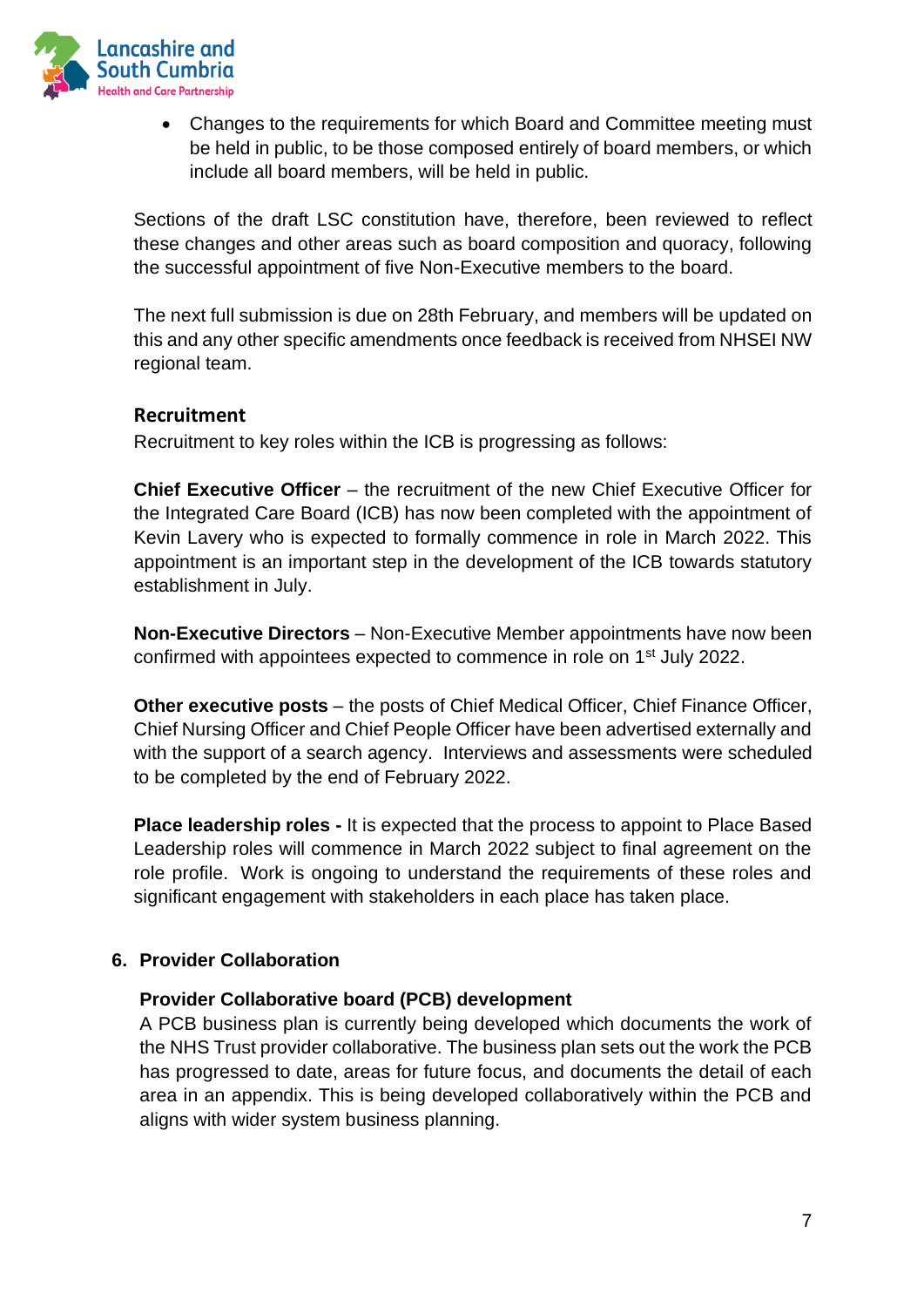

A provider collaborative development programme is currently being designed which will see targeted support given to PCB stakeholder groups; this support will focus on how to deliver various aspects of the business plan in collaboration with our system partners. We envisage a number of sessions in this programme being undertaken with partners from across the ICS in order for us to work together effectively in delivering against the key priorities.

The PCB clinical vision is progressing with a first round of priority services to be agreed at the Clinical Integration group in March. The clinical strategy will pull together work that has already been undertaken in a number of specialties to determine future service models, along with progressing development of new models of care in other areas, seeking to right-size our clinical services across the ICS.

## **Mental Health, Learning Disabilities and Autism Provider Collaborative Arrangements – commissioning and transformation**

A separate paper updating on the development of collaborative arrangements for Mental Health, Learning Disability and Autism has been included on the ICS Board agenda.

## **7. Communications and Engagement**

Senior leaders have acknowledged that the change in national timelines relating to creation of the ICB has caused additional uncertainties for staff affected in CCGs, the CSU and current ICS team. The frequency of colleague briefings to keep staff informed, updated and engaged have been increased to monthly in order to provide a regular opportunity for staff to ask questions and raise concerns. Staff FAQs are being updated monthly following the briefings and key messages for senior leaders are updated regularly to ensure consistent messaging within local briefings. Stakeholder briefings are also being prepared to ensure all partners and stakeholders understand the delay in the ICB establishment and our local ambitions to continue our progress as much as possible and not lose momentum.

A strategic narrative for NHS provider collaboration has been approved by the ICS Development Oversight Group and the Provider Collaboration Board to support the NHS Trusts in describing their vision, ambitions and priorities for working together. This is now being used to keep leaders, staff, partners and members of the public informed about the development of NHS provider collaboration in Lancashire and South Cumbria. The narrative was developed involving a wide range of leaders and incorporating feedback from a Communications and Engagement Review Group with representatives from a number of partners, sectors and lay members.

An illustrated video to describe place-based partnerships has been produced to describe how our five places have worked together to think about their common purpose, including what a place-based partnership aims to do, how they plan to work as partnerships and the benefits of working in this way. The video explains what a place-based partnership is and describes some of the detail behind the